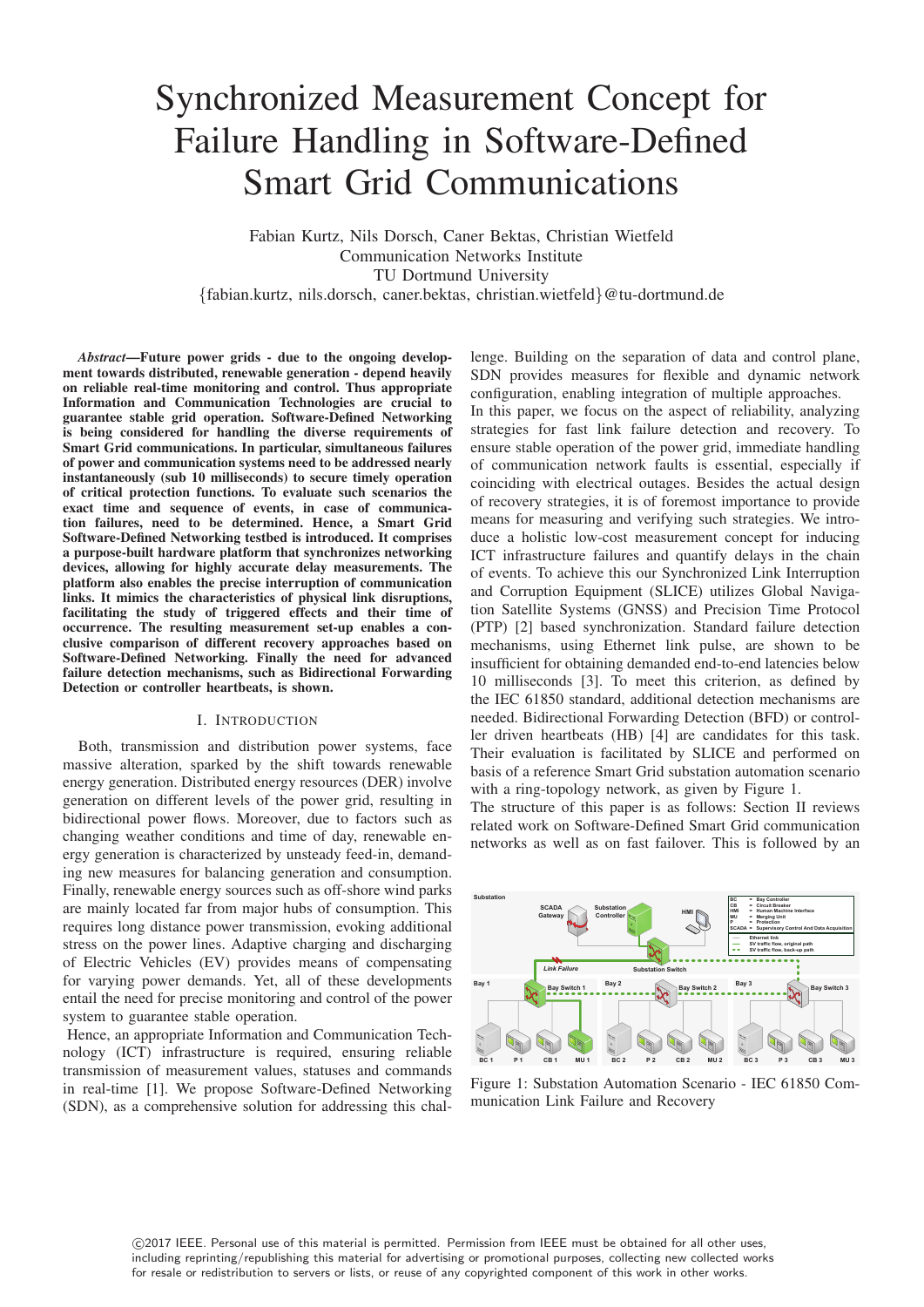overview of the specifics of our SDN for Smart Grids concepts, including a description of mechanisms for failure detection and recovery (Section III). In Section IV we introduce the concept of SLICE. Section V comprises a description of the studied IEC 61850 substation automation scenario, while measurement results are presented and discussed in Section VI. Finally, Section VII gives a conclusion and an outlook on future work.

#### II. RELATED WORK

The main contributions of this paper can be categorized into two domains: firstly SDN for Smart Grid communications and secondly measures for detecting and mitigating link failures. Sydney et al. were the first to propose SDN for the use in power system communications, comparing OpenFlow-based Quality-of-Service (QoS) with Multiprotocol Label Switching (MPLS) [5]. In [6] a substation automation system is proposed, which is configured on basis of SDN. The forwarding performance of SDN baremetal and software switches for the application in critical infrastructures is compared in [7]. Different strategies for failure detection and recovery in softwaredefined Smart Grid communication networks were compared and analyzed in [4]. Prior to its integration into OpenFlow, van Adrichem et al. proposed the application of BFD for fast failure detection in SDN, however not in the context of power system communciations [8]. In [9] backup wireless connections were employed for SDN-orchestrated link failure recovery in Smart Grid distribution networks. Fault-tolerance of multicast transmission in SDN-based Smart Grid communications is analyzed in [10]. An alternative to SDN-based fault tolerance is the Parallel Redundancy Protocol (PRP) [11] standard. It enables communication failover in substations via two separate networks. The iPRPR [12] protocol extends this principle to wide area applications in IP networks. Unlike SDN both require fully redundant networks, thus incurring higher costs, while iPRP does not provide provisions for QoS. In contrast to previous studies, this paper quantifies the delays of all events during failure and recovery process.

#### III. SOFTWARE-DEFINED NETWORKING BASED FAILURE DETECTION AND RECOVERY

This section comprises a short review of our SDN for Smart Grids concept, followed by a survey of the link failure detection and recovery strategies compared in this work.

## *A. SDN for Smart Grids*

SDN builds upon the principle of splitting data and control functionalities to different planes [13]. Network control tasks are extracted from those devices within the network that physically handle information (e.g. routers, switches) and are concentrated on a dedicated, centralized instance. This entity, identified as SDN controller, thus gains a global view of the underlying infrastructure, to which it connects via the so-called southbound interface. One of the most common protocols for this purpose is OpenFlow (OF) [14]. As SDN decouples the network's intelligence from the physical layer, it is possible to deploy new algorithms on the controller without the need to upgrade devices in the field. Further, modern cloud computing platforms enable dynamic scaling of SDN controller resources.

This enables new, increasingly complex and powerful network control algorithms, fully leveraging knowledge of traffic flow interdependencies. In contrast traditional networks are limited by fixed computing power at the distributed devices and thus are mostly restricted to algorithms developed prior to deployment. SDN, with its dynamic and flexible configuration, is an ideal basis for reliable, real-time Smart Grid communications. Previous work [15] introduced our Software-Defined Universal Controller for Communications in Essential Systems (SUCCESS). Originally forked from the Java-based Floodlight controller [16], it is specifically tailored for the communication demands of critical infrastructures. Therefore enhancements include mechanisms for fast failover, data traffic prioritization and queue configuration. Further, the controller supports dynamic adaptation of the communication network according to the needs of Smart Grid applications. This functionality can be accessed through Representational State Transfer (REST) messages, sent via the so-called northbound interface, requesting e.g. preferential transport of crucial switching commands. Other features of SUCCESS are multicast traffic handling and network state monitoring (both measurement-based and analytic). As a single controller reduces resiliency compared to distributed technologies like MPLS, a variety of mitigation strategies exists [17]. In this work, we capitalize on approaches of fast link failure detection and recovery. Here, the exact sequence of events and associated delays are reviewed as a crucial metric for time-critical Smart Grid applications.

#### *B. Failure Detection and Recovery Mechanisms*

Handling of communication link failures can be divided into different tasks. First, the failure needs to be detected. This is particularly relevant for Ethernet-based infrastructures, due to their inherently slow detection mechanisms. Second, a strategy for resolving the failure is to be applied. Both steps might be addressed either in a centralized or decentralized manner.

*1) Detection Strategies:* Bidirectional Forwarding Detection (BFD) is a common approach for decentralized failure detection, frequently applied along with e.g. MPLS. As the name implies, BFD is capable of discovering link failures of the transmission and reception channels. To achieve this, connected network devices exchange lightweight Ethernet packets. The interval between these messages is determined by the Inter Transmission Time (ITT). As one lost packet does not necessarily denote a failed link, a detect multiplier is used. This way only several lost messages are recognized as a fault, of which the controller is then notified. SUCCESS enables remote configuration and activation of BFD, allowing the specification of parameters such as ITT and detect multiplier. Additionally, a similar, controller-based detection mechanism, the so-called Hearbeat (HB), is implemented. There lightweight Ethernet packets are encapsulated into OF PacketOut messages and send to the switches via the control network. These packets are decapsulated and forwarded as raw Ethernet packets over the data network. At the other end of the link the receiving switch re-encapsulates and sends the packets back to the controller as OF PacketIn messages. Again, if these packets are not received by the controller within a defined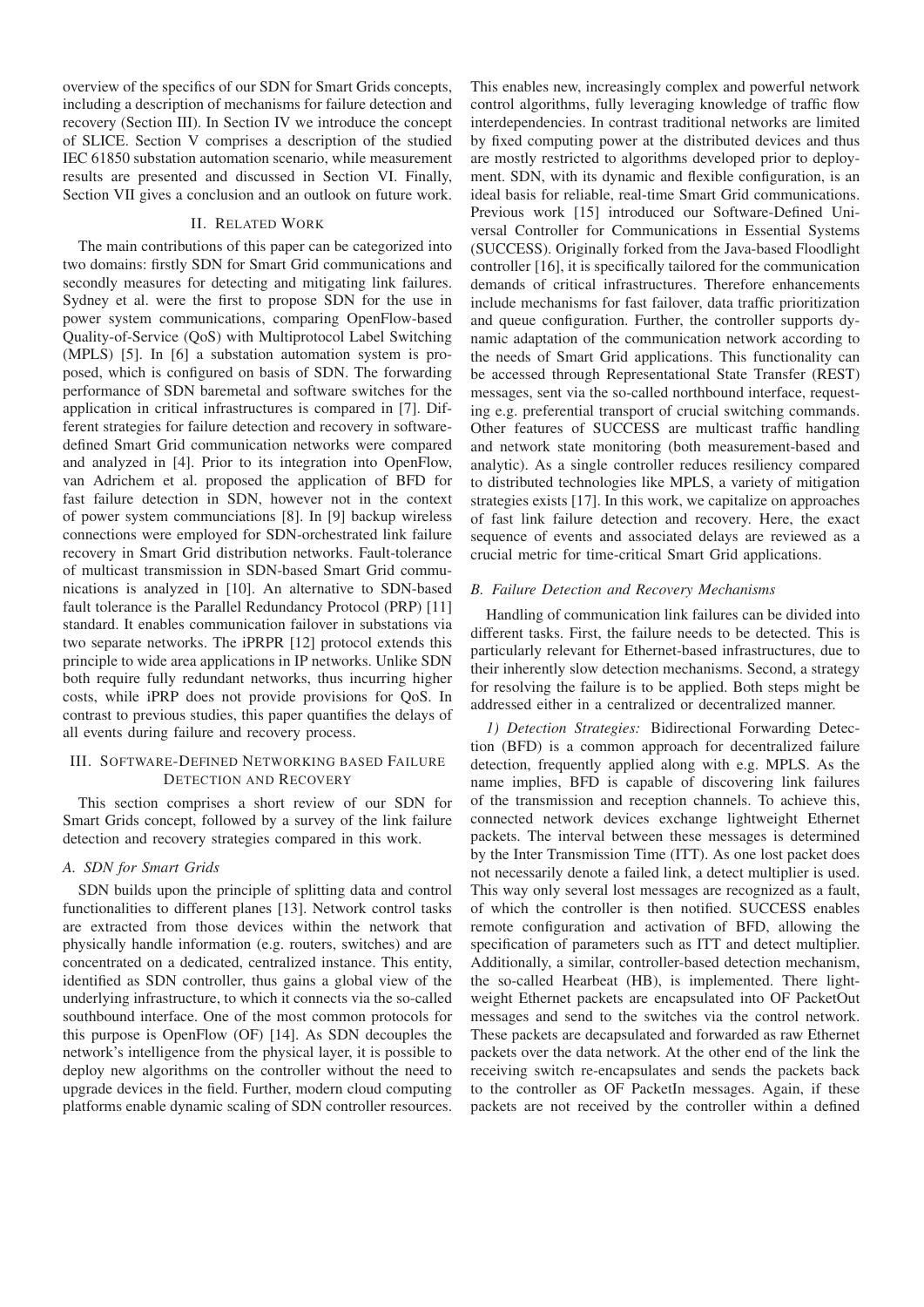time interval, the link is declared failed. In contrast to BFD separate notifications are not needed as the SDN controller detects failures by itself. However, the HB creates additional control network and controller load. The latter is caused by periodic transmission and reception of HB messages with an ITT of a few milliseconds on all monitored network links. To limit controller load it is thus expedient to restrict the use of HB to critical links. Both approaches consume bandwidth of the data network, which is however less than  $0.06\%$  (BFD) respectively 0.02 % (HB) of a Gigabit link.

*2) Recovery Strategies:* As for failure recovery, OF Fast Failover Groups (FFG) complement BFD ideally. Using FFG the controller pre-computes alternative paths for each possible link failure and pre-installs corresponding rules at the switches. These rules direct packets matching specified header criteria to a defined group of output ports. If the first port of the group is available, the traffic is forwarded to this port. Should the port fail, packets are switched to the next port available. This repair is performed locally, hence the controller needs to be notified for its view of the network status to remain valid. Additionally, the use of pre-computed failover paths might lead to nonoptimal traffic routes but reduces reaction time, as shown in [4]. Hence, the use of FFG might necessitate subsequent post optimization of routes. In contrast, a controller-driven recovery strategy is employed in combination with HB. To achieve optimal alternatives, the recovery path is calculated on-demand, just after the HB timer expires. Thus, routing path calculations account for the current network state, resulting in a delay / load optimal solution.

## IV. MEASUREMENT CONCEPT AND IMPLEMENTATION FOR THE APPLICATION IN SMART GRIDS

Smart Grid applications specify exact requirements in terms of communication network performance. Low end-to-end latency, particularly in the presence of failures, is of great significance. The assessment of failure detection and recovery methods, thus calls for a stringent evaluation methodology. Performance differences and the chain of events are on a scale of single milliseconds. This can only be observed reliably with highly precise time measurements. Events such as failures and sending OF messages however, involve multiple devices distributed throughout the communication network, each with their own clock. Therefore a concept for synchronizing clocks and reducing their drift against each other is essential. Another crucial aspect is the creation of physical link failures, as they trigger the sequence of events under study. Section VI reveals that disabling communication links via software commands does not yield the same effects as physical failures. Damaging network cabling is inefficient, given that disconnecting links has essentially the same characteristics. Still, both approaches do not yield the exact time of when the connection is severed. Hence, a device which non-destructively induces link failures and records their timing, is necessary. The next section thus introduces the protocols employed in gaining and distributing a stable clock. Afterwards SLICE, which implements the functionalities described above, is presented.

## *A. Synchronization of Distributed Network Devices*

Synchronizing distributed devices requires a reference clock. It should be as precise as possible, since its precision and stability (i.e. lack of jitter) defines the boundary for all clocks derived from it. Atomic clocks meet these criteria but are expensive to acquire and maintain. A more cost effective solution is the use of time signals send by Global Navigation Satellite Systems (GNSS), such as the Global Positioning System (GPS). These Satellites include atomic clocks, providing time with nanosecond accuracy [18]. Once this reference source is obtained via a GNSS receiver it can be used to adjust a local Network Time Protocol (NTP) server. In NTP nomenclature GNSS reference clocks are called stratum 0 sources, while the local server itself resides on stratum 1, due to its reduced precision. The clocks of our distributed network devices (stratum 2) need to be coupled tightly to the NTP server. For this purpose we utilize the Precision Time Protocol (PTP), defined by IEEE 1588-2008, which is specifically designed for such use cases. PTP uses a master/slave design for distributing timestamps, providing sub-microsecond accuracy [18]. The precision of this setup also depends on protocol implementation and utilized devices. Hence, the next section describes the development of our SLICE platform, which acquires GNSS signals, hosts an NTP server and synchronizes our network devices.

## *B. Synchronized Link Interruption and Corruption Equipment*

SLICE, as indicated by its name, has two main functionalities. Communication network synchronization and link interruption. A Raspberry Pi 3 with the Broadcom BCM2837 System on Chip (SOC), running the Raspbian (Jessie, Kernel v4.4.13-v7+) Operating System (OS) serves as hardware platform. Through a General Purpose Input and Output (GPIO) interface it connectes to a GlobalTop GPS module (model FG-PMMOPA6H) equipped with the MediaTek MT3339 chipset. This sends a Pulse Per Second (PPS) signal through the GPIO pins with nanosecond precision [18]. The NTP server (NTPd v4.2.8p7) is coupled to the GPS clock and distributes time throughout the network via PTP (PTPd 2.3.1).

SLICE's other task is the precise interruption of links on the physical layer. To avoid the introduction of forwarding delays, we devised the circuit design given by Figure 2. One copper wire of an Ethernet cable is soldered to the emitter of a transistor (BC547C), with the collector connected to ground. The transistor's base is bonded to a GPIO pin, whose 3.3 V



Figure 2: Circuit Layout for Interruption of Copper-based Ethernet Links, used for SLICE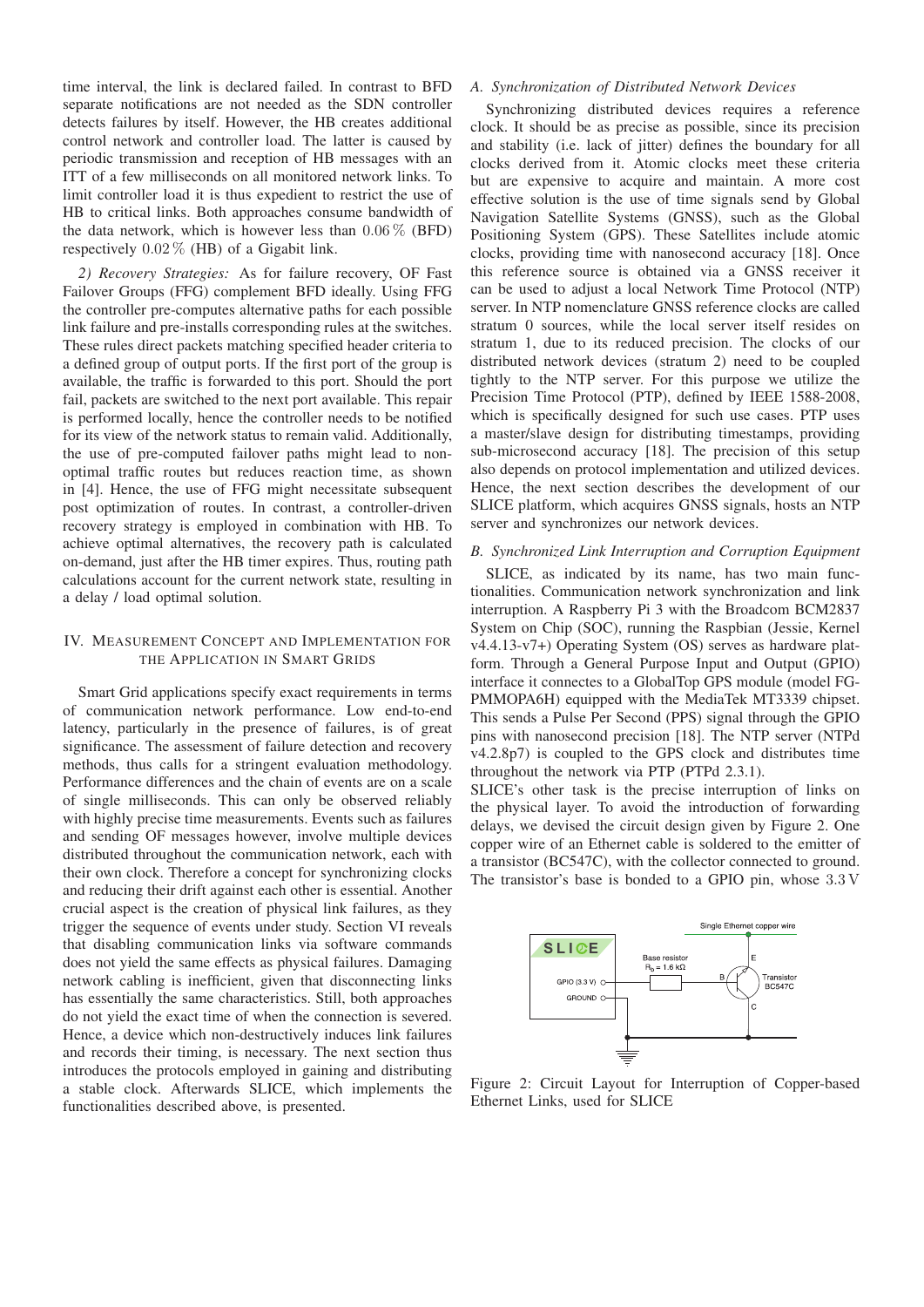are reduced to an appropriate voltage via a  $1.6 \text{ k}\Omega$  resistor. Thereby the transistor can be switched on, pulling the wire to ground potential, disrupting communication. This circuit is installed to all eight wires connecting two female Ethernet plugs. Hence, SLICE not only reproduces link failures reliably, but can be integrated into any path by attaching cables to its plugs. As our device also acts as a highly precise clock, the exact time of link failures is recorded.

#### V. IEC61850 SUBSTATION AUTOMATION SCENARIO AND TEST SETUP

This section provides a detailed description of the substation scenario under study and the corresponding testbed set-up.

#### *A. Scenario Description*

The International Electrotechnical Commission (IEC) defines in its standard 61850 (IEC 61850) a comprehensive set of rules for substation automation, spanning from detailed data models to messaging services. In recent years, the standard spread to all kinds of power system applications, such as the connection of EV or DER. Aiming to enhance interoperability and reducing investment costs, IEC 61850 promotes the use of Ethernet equipment within substation environments, replacing proprietary, legacy connections of every device. Subsequently, fast recovery from communication link failures is a major concern for reliable operation of future substations.

The most important communication protocols, considered in IEC 61850, are Sampled Values (SV), Generic Object Oriented Substation Events (GOOSE) and Manufacturing Message Specification (MMS). While the latter uses TCP/IP-based clientserver communication (for e.g. configuration, measurement reports), the former two protocols apply Ethernet messages directly. SV transports measurement values in fixed time intervals, usually every  $250 \mu s$ , from Merging Units (MU) to bay or substation controllers as well as to protection devices. GOOSE messages however are employed for status updates and signaling commands, e.g. triggering circuit breakers.

For evaluating the measurement concept, described in Section IV the SDN testbed has been set up as an IEC 61850 substation in ring topology with three identical bays, as shown in Figure 1. Each merging unit sends out SV messages to its respective protection device and bay controller. Also, measurement values are relayed to the substation controller, located on the substation level along with the Supervisory Control and Data Acquisition (SCADA) gateway and the Human Machine Interfaces (HMI). Besides, GOOSE messages are exchanged between circuit breakers, protection devices, bay controllers and the substation controller in intervals of 1 s during normal operation. In case of an emergency the ITT is decreased drastically to milliseconds.

#### *B. Measurement Setup*

Figure 3 presents a relevant subset of the laboratory setup created for the purposes of this paper. Measurements devices are depicted, as well as the pertinent sections of the scenario given in Figure 1 (c.f. matching designations and colour coding). SUCCESS interfaces with both switches via a separate,



Figure 3: Measurement Setup for Communication Link Disruption, including SDN Testbed and SLICE

out-of-band SDN control network (red). It also connects to the management network (blue), which enables remote access to itself, the merging unit and the substation controller, without interfering with measurements. The data network (green), linking grid devices via bay and substation switch, corresponds to the path outlined in Figure 1. Here, Smart Grid traffic flows are handled, making it the focal point of our study. Network separation obviates any interference between Smart Grid communication and measurement infrastructure. SLICE is located in the Figure's center. A GPS module (yellow connection) provides the reference clock signal, which is distributed via the management network utilizing PTP. SLICE connects bay and substation switches physically, i.e. free of forwarding delay. In response to failing this path, the configured detection and recovery strategies are triggered.

The entire measurement cycle unfolds as follows. It should be noted, that the numbering in Figure 3 is according to the sequence of events in case of controller failover without further detection mechanisms. First the SDN controller sends a link disruption command (0) to SLICE. This device then severs the connection between bay and substation switch and records the corresponding timestamp (1). Next the switches observe a port down event (2), after which the SDN controller is notified (3). Updated rules (i.e. OF FlowMods), on how to forward messages involving the failed link, are created by the controller and arrive at the affected switches (4). Finally, packets from the merging unit arrive at the substation controller (5) via the newly created path. Traffic recovery is thus completed.

The SDN testbed includes the following components. Substation and bay switches are created by running Open vSwitch (v2.5.2) on four Intel Xeon D-1518 servers. Each of these virtual switches is equipped with a two Port I2170-LM and two four Port I350 Intel 1GBase-T Ethernet Network Interface Cards (NIC). Remaining Ethernet interfaces connect to control, respectively management networks. Ubuntu Server 16.04.2 LTS (v4.4.0-77-generic x86-64 Kernel) is used as OS. OS and hardware of our SUCCESS platform are identical to those of the virtual switches. However, it does not connect to the data network. Merging unit and substation controller are Intel Celeron J1900 based, with a single two Port I2170- LM NIC. A Zyxel GS1900-24E switch, with forwarding delay negligible for the purposes of this paper [7], handles management and PTP synchronization traffic.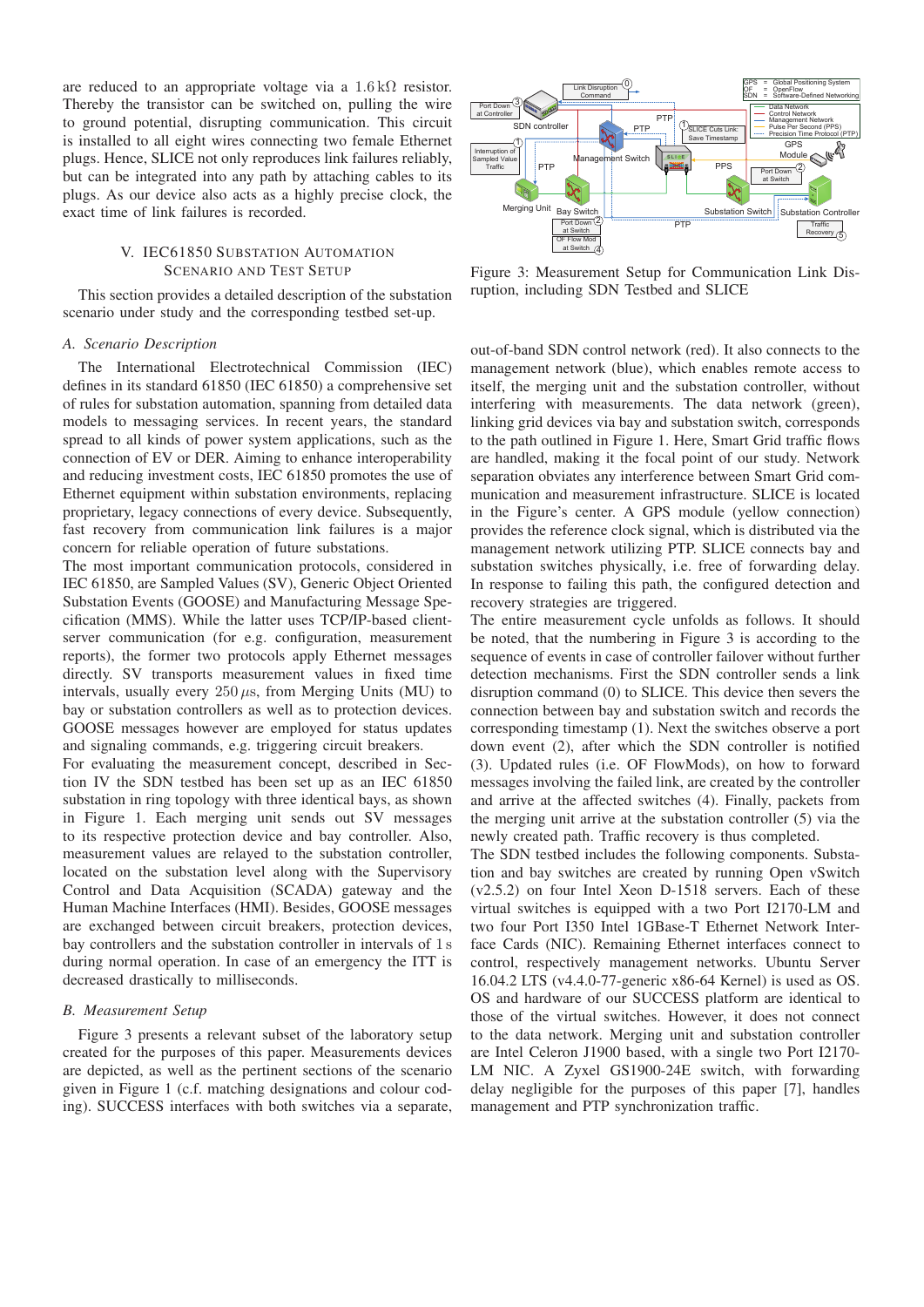

Figure 4: Chain of events during the fast failure detection and recovery process (graphical distances not according to scale)

#### VI. EVALUATION RESULTS

The goal of this evaluation is a) to compare the performance of different failure detection and recovery strategies and b) to quantify the delay of each step during the recovery process. In previous work [15], we demonstrated significant deviations between physical link disruptions and deactivating ports via software. If ports are set inactive within a device, the exact timing is registered, yet detection delays are neglected. Using SLICE, precisely timed link interruption is achieved, while obtaining the exact characteristics of physical link disruption. To study delays induced by different failover approaches in detail, SLICE is attached to the link connecting substation and bay switch one (c.f. Figure 1). As SLICE disrupts the link, all transmissions between bay one and the substation controller are halted. Communication is restored as SDN re-directs traffic to the back-up path via bay switches two and three. In the following, the time of the link disruption is used as reference for all delay computations. Figure 4 illustrates the failover process in-depth, beginning from the start of IEC 61850 traffic. The numbering of each step, is in alignment with Figure 3. Traffic interruption (1) is marked by the last packet transmitted successfully, thus beginning shortly before the actual link disruption. Next, the interval between disconnection and its registration at the affected switch is determined using Ethernet link pulse, yielding a median of 353.48 ms (2). Deviations from this median as well as the corresponding distribution of delays can be obtained from the leftmost violin plot in Figures 5 - 7. Figure 5 shows failure detection and recovery delays without any advanced detection mechanisms. HB and BFD delays are illustrated in Figures 6 and 7. The figures also show time intervals between the different events plotted, such as control and data network delay.

Subsequent to failure registration at the switch, the SDN controller is notified (3), which incurs a median delay of 362.64 ms. It has to be noted, that - in every case studied this delay refers to the reception of the regular OF PortDown message. Switches issue this notice in response to a link failure detected through the absence of Ethernet link pulses. Accordingly, the delay is identical in all three cases. Following the

default case's chain of events, the controller processes the OF PortDown message, computes alternative routes and signals these to the switches via OF FlowMod packets. Reception of these OF FlowMods requires a median latency of 382.52 ms (4). In contrast, if HB-based failure detection is employed, OF FlowMods are generated in response to a HB time-out, reducing delay (4) drastically to a median of 31.73 ms (c.f. Figure 6). In case of BFD, OF FlowMod reception delay remains in the range of more than 300 ms. However, in this instance recovery measures are already in effect. This interval is thus only relevant for post optimization mechanisms, which transfer recovered traffic streams onto load or delay optimized paths. Finally, the standard controller-driven case achieves full traffic recovery after 384.63 ms (5). It is therefore not suitable for use in substation automation. HB reduces the median duration for recovery to 32.92 ms (HB ITT 3 ms, time-out 20 ms), offering carrier-grade performance [4] but falling short of Smart Grid targets. Figure 7 shows further improvements, achieving a median delay of 6.13 ms, when using BFD with an ITT of 1 ms and a detection multiplier of 5. End-to-End (E2E) latency, which has to be met despite failures, is thus below the 10 ms threshold defined by IEC 61850. Yet, as BFD employs pre-calculated paths, subsequent optimization is expedient.



Figure 5: Controller-driven IEC 61850 traffic recovery delays